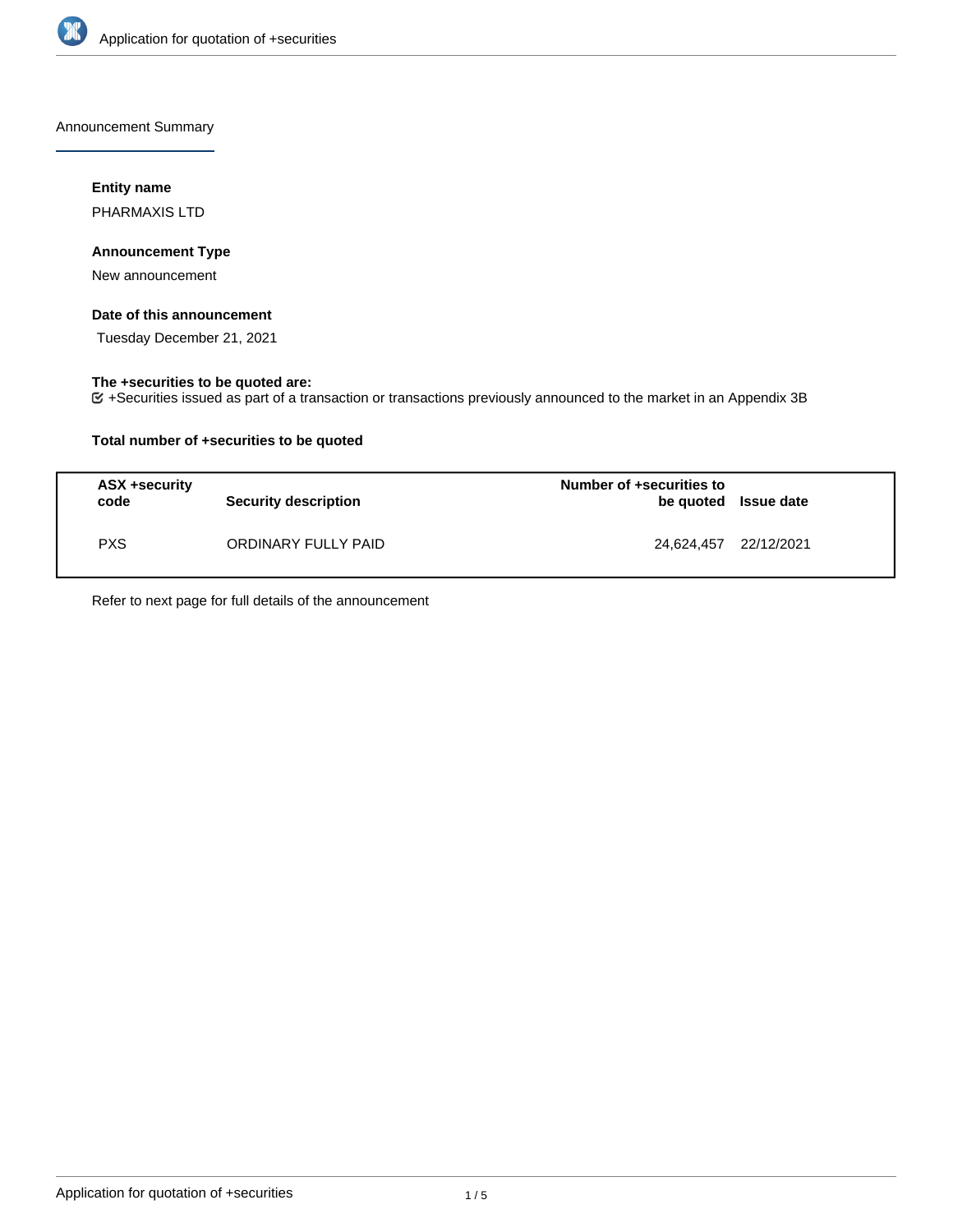

Part 1 - Entity and announcement details

### **1.1 Name of entity**

PHARMAXIS LTD

We (the entity named above) apply for +quotation of the following +securities and agree to the matters set out in Appendix 2A of the ASX Listing Rules.

**1.2 Registered number type** ABN

**Registration number** 75082811630

**1.3 ASX issuer code** PXS

**1.4 The announcement is**

New announcement

#### **1.5 Date of this announcement**

21/12/2021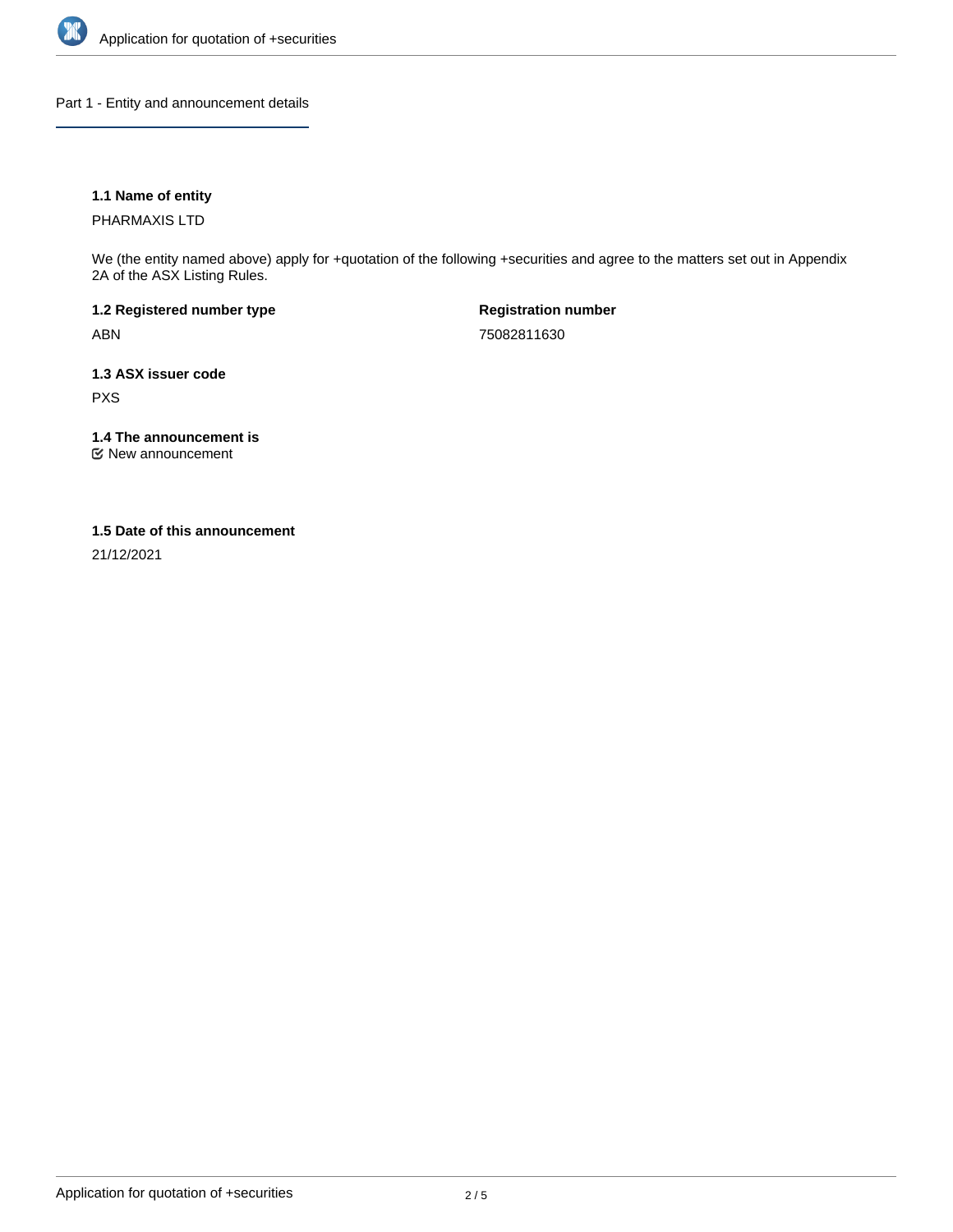

# Part 2 - Type of Issue

#### **2.1 The +securities to be quoted are:**

+Securities issued as part of a transaction or transactions previously announced to the market in an Appendix 3B

#### **Previous Appendix 3B details:**

| <b>Announcement Date and</b><br>Time | <b>Announcement Title</b>                          | Selected Appendix 3B to submit quotation<br>reauest          |
|--------------------------------------|----------------------------------------------------|--------------------------------------------------------------|
| 18-Nov-2021 16:40                    | New - Proposed issue of securities -<br><b>PXS</b> | An offer of +securities under a +securities<br>purchase plan |

**2.3a.2 Are there any further issues of +securities yet to take place to complete the transaction(s) referred to in the Appendix 3B?**

No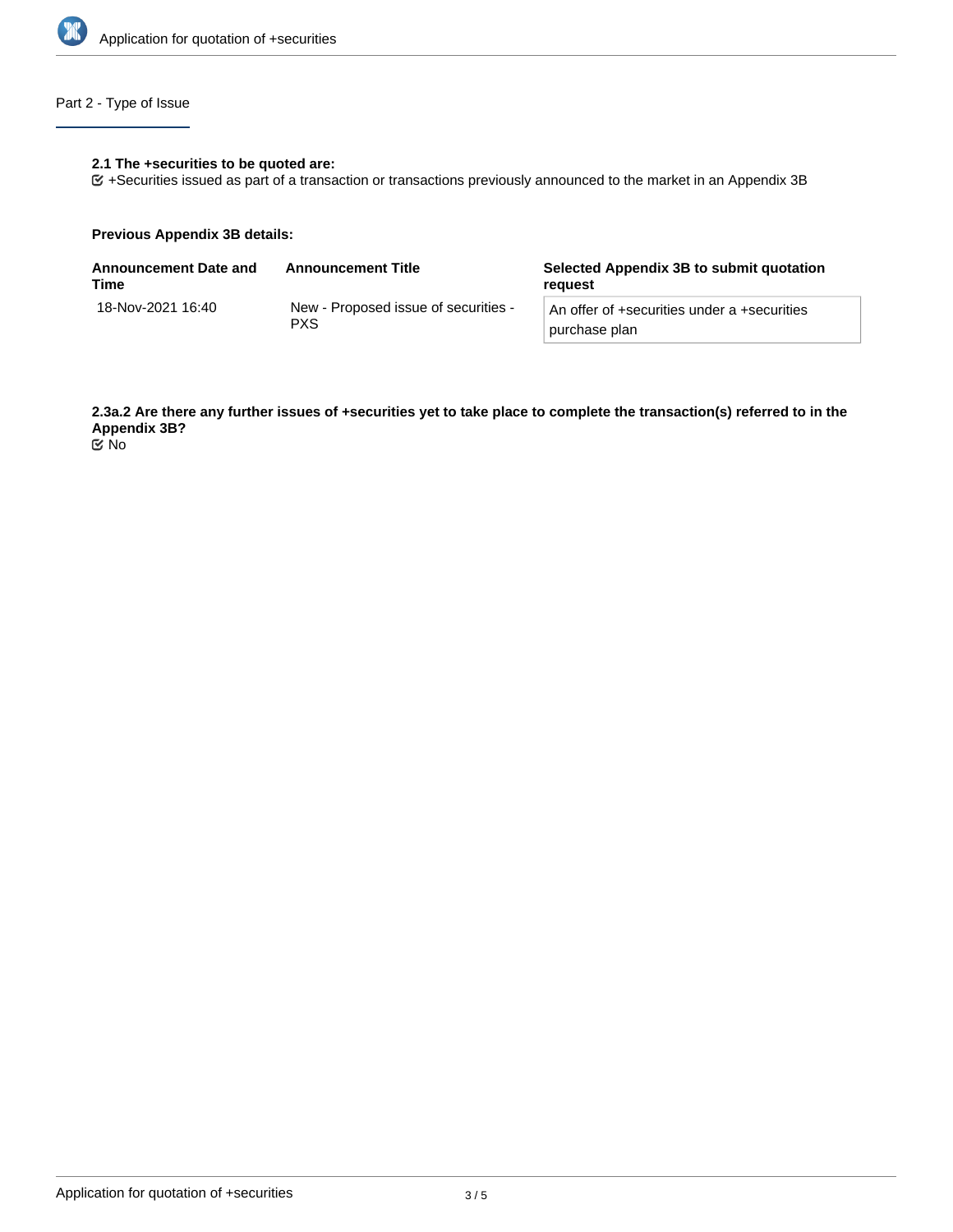

Part 3A - number and type of +securities to be quoted where issue has previously been notified to ASX in an Appendix 3B

### Corporate Action Component Detail

## **ASX +security code and description**

PXS : ORDINARY FULLY PAID

**Issue date** 22/12/2021

Issue details

| Number of +securities to be quoted<br>24,624,457                                      |                                            |  |  |  |
|---------------------------------------------------------------------------------------|--------------------------------------------|--|--|--|
| <b>Issue currency</b>                                                                 | Issue price or consideration per +security |  |  |  |
| AUD - Australian Dollar                                                               | AUD 0.10500000                             |  |  |  |
| Any other information the entity wishes to provide about the +securities to be quoted |                                            |  |  |  |